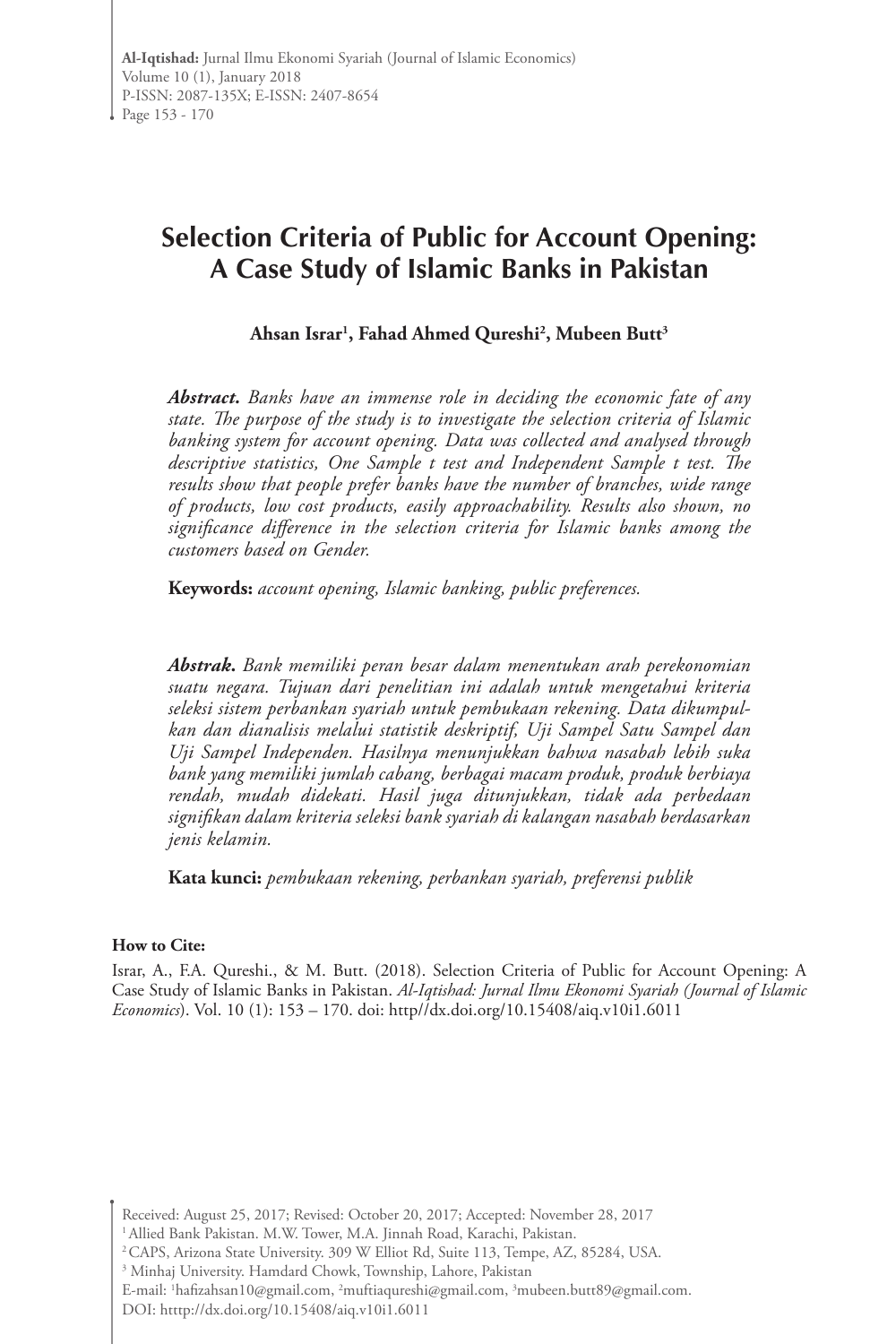# **Introduction**

The fundamental principles of Islamic banking are part of prohibition of interest (riba) or usury in all forms of banking transaction, undertaking business and commercial activities on the basis of fair and legitimate profit, giving zakat (alms tax), prohibition of monopolies, and cooperation for the benefit of society and the development of all aspects of halal business that are not prohibited by Islam Unlike (Ahmed, 2011)conventional banking system, the system of Islamic banking prohibits usury, the collection and payment of interest, however, promotes sharing of benefits throughout the conduct of commercial banks (Akkizidis & Khandelwal, 2007). It is important to understand that Islamic banks offer products and services that are very similar to conventional banks and with this perspective there is intense competition. Now it is a fact that consumers of all products and services tend to be more challenging due to the current market that is increasingly competitive. As a result, there is a continuous rise in consumer expectations and demands of consumers within the successive improvement of quality of service (Allen, Allen, & Quality, 2004). It is therefore necessary for Islamic banks to really understand the perceptions of consumers about them in terms of quality of service and the criterion for choosing among the other banks. However, in the context of Pakistan, although the number of consumers using Pakistani Islamic banking products and services are growing, obviously, a majority have not yet adopted the system.

The system has not reached or diffuses all levels of the community as the conventional banking market fully matured. Looking at this issue from the perspective of consumers in Pakistan, a positive perception towards this mode of banking is far more important than other Muslim nations. This is due to the existence of dual banking system. Since 1990, Pakistan has had the dual banking system, which the Islamic banking system operates in parallel with other conventional system. So when competition intensifies and banks begin to offer more or less similar products and services, usually it is the level of customer satisfaction that can influence the performance of an Islamic bank and determines its competitiveness and success. Therefore, it is important to assess the satisfaction of consumers in terms of choice of opening accounts to Islamic banks in Pakistan (Ariff & Iqbal, 2011).

Pakistan, which has a Muslim sample of about 86%, is now progressing in its banking sector, with the participation of Islamic banking culture during the period from1950 to 1970. Before 1970, there is no concept of Islamic banking, Islamic banking is developed in the early twenty first century and reached its size to one billion from 2004. However, after the period 1992 progress in this sector has been the evolution of the first Bank Islamic bank Meezan Islamic appointed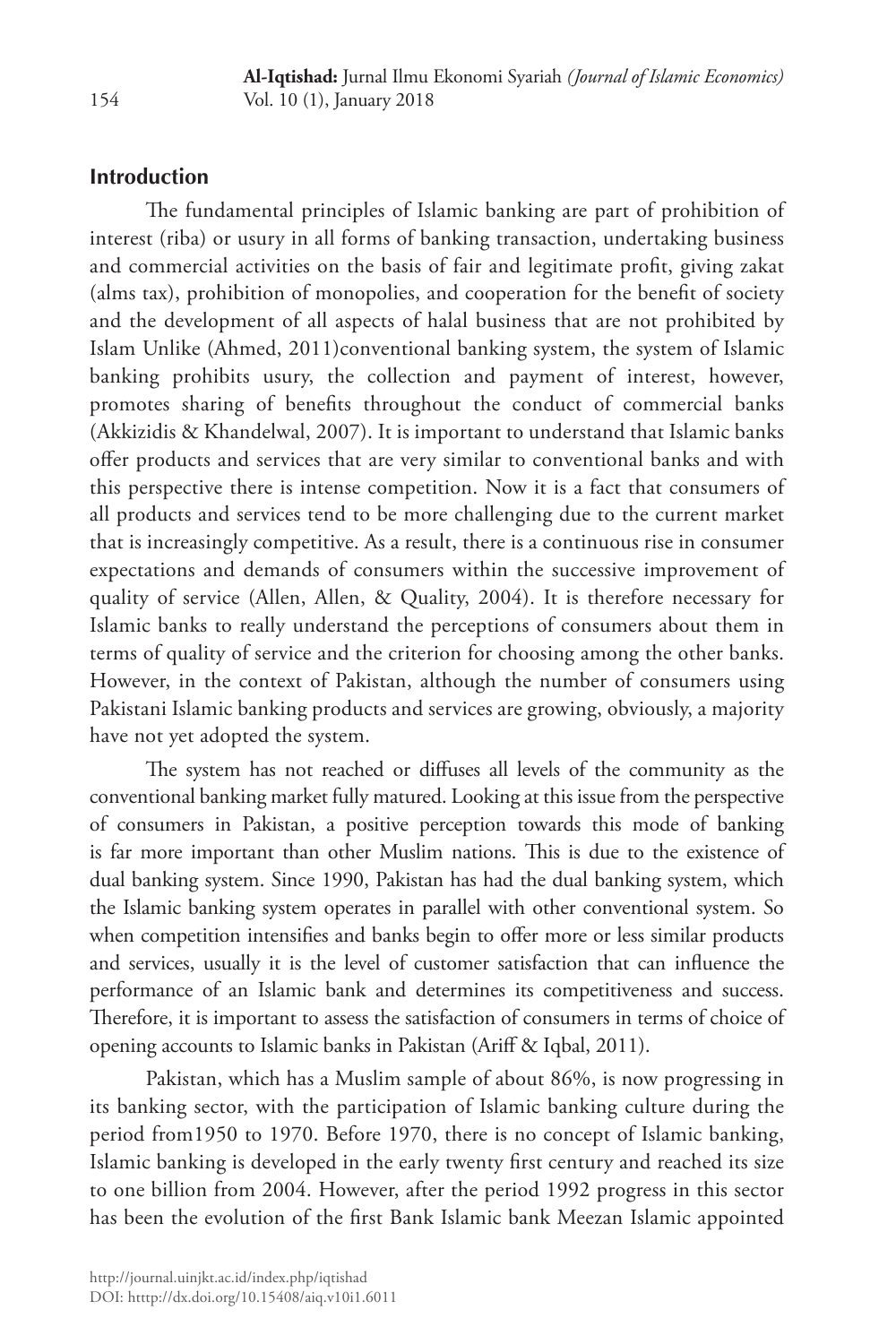and yet the competition is being viewed from the conventional banking sectors. People are attracted to Islamic banking, as their views on banking have shifted materialistic approach. There is great potential for Islamic banks to prosper in order to satisfy the customer. Satisfactions in their perceived are shape and increase market reputation by offering innovative products. They provide state of art services about their products and services to maintain in view of the rules of Sharia and are providing Islamic banking services under separate windows in order to compete with conventional banks. Islamic banking companies has the opportunities to open their branches or provide their services in the near about of conventional banks. Most of the peoples in the Muslim countries want to Riba free banking system. Prominent 21st century has established numerous opportunities and many threats to the banking sector with the evolving practices of Islamic banking in many countries, like Pakistan, Malaysia, Bahrain and Bangladesh and all the non-Muslim of the world (Barsky, 1995).

# **Islamic Banking in Pakistan**

In 1977 -78 the steps were taken for the Islamization of banking and financial system. Pakistan is one of the first three countries that try to eliminate the interest from his economy. It is difficult to transformation from interest to Islamic however this process is divided among the different phases. In 1979 process of Islamization of financial institutions include the elimination of interest from the specialized financial institution such as HBFC, NIT, and ICT etc. During 1980 to 1985 all the term deposits converted into Profit and Loss saving accounts (Emmanuel, Otley, & Merchant, 1990).

In June 1980 legal framework regarding the corporate and financial institution amended to allow the issuance of interest free certificate with the name of participation term certificate. This ordinance allows to issuance of Modaraba certificate by the Modaraba companies for the purpose of raising capital, which involve the profit and loss instead of fixed interest income (Finkler, Ward, & Calabrese, 2011).

In 1981 all the commercial banks started interest free counter services separately and one foreign bank also takes the deposit on the basis of profit and loss sharing instead of fixed interest. The government of Pakistan instructed to banks as they provide the financial assistance to government in commodity operation on the basis of daffered sales payments instead of fixed interest rate. In July 1982 for the purpose of meeting the working capital requirements and also meet the needs of trade industry provide the finance under the Musharaka mode of finance to avoid the fixed interest (Fishman, 2009).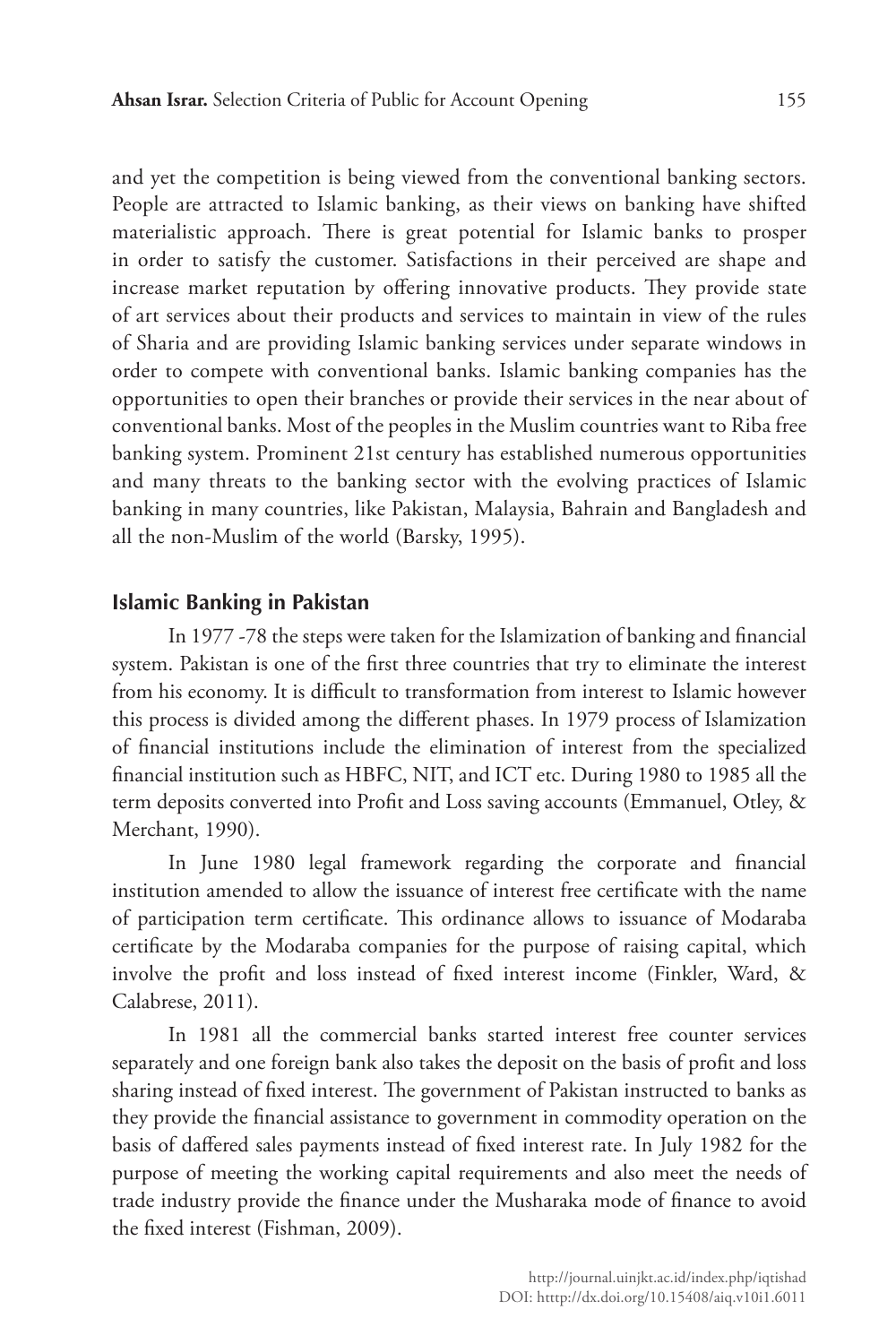In April 1985 all the financing activities to all concerns including individuals were turned into interest free modes of finance. From July 1985 all the commercial banks prohibited to accept or issue any interest bearing certificate and all the deposit were converted into profit and loss sharing basis accounts. Current Accounts operations continued as before and accept deposits in these accounts however no profit and loss base sharing deposit not accepts in these accounts (George A. Manning, 2010).

The 12 modes of financing activities further classified in three categories was introduced by the State Bank of Pakistan which contains the interest free financing. In July 1985 the mark up based technique adopted by the banks with or without buy back agreement. In 1991this the Federal Sharia Court declared procedure against Islamic principles. However, in the sharia appellate bench of Supreme Court of Pakistan appeal were made. The sharia appellate bench rejects the appeal in December 1999. The court concluded present financial system required the remarkable changes to bring the system according to sharia. The court was also directed to government as to establish a commission and set a time frame under which this system transformed according to sharia (Gilbertson & Lehman, 2012).

In 2000 commission was formed for transformation of financial system and Mr. I.A Hanfi appointed as a Chairman of this commission who is the former governor of state Bank of Pakistan. This commission was suggested to eliminate the interest from the government financial transactions. This commission also formed a committee to new financial instruments and financing model development for the new system according to sharia. This commission identifies the factors and provides the remedies or action that needed to be taken on prior basis for the transformation of financial system according to sharia. This commission also identifies the business model and financing technique to Islamize the all-financial transaction and remove the UN Islamic transactions from the economy. They also provide the Law financial transaction ordinance 2001 under which provide the technique to conversion of products and services.

The products of the financial institutions and banks of the both side's assets and liabilities are also dealt by the commission such as Letter of guarantee, Mudaraba based deposits, etc. All the deposits accept by the banks on Mudaraba basis except deposits of current accounts. There is no return paid on the current accounts deposits due to it can be payable at the time of customer demand. Mostly current accounts deposits are maintained by the businesspersons to meet their dayto-day financial requirements (Gitomer, 1998). In the current account deposits bank act as a custodian and liable to pay on demand and bank has a right to charge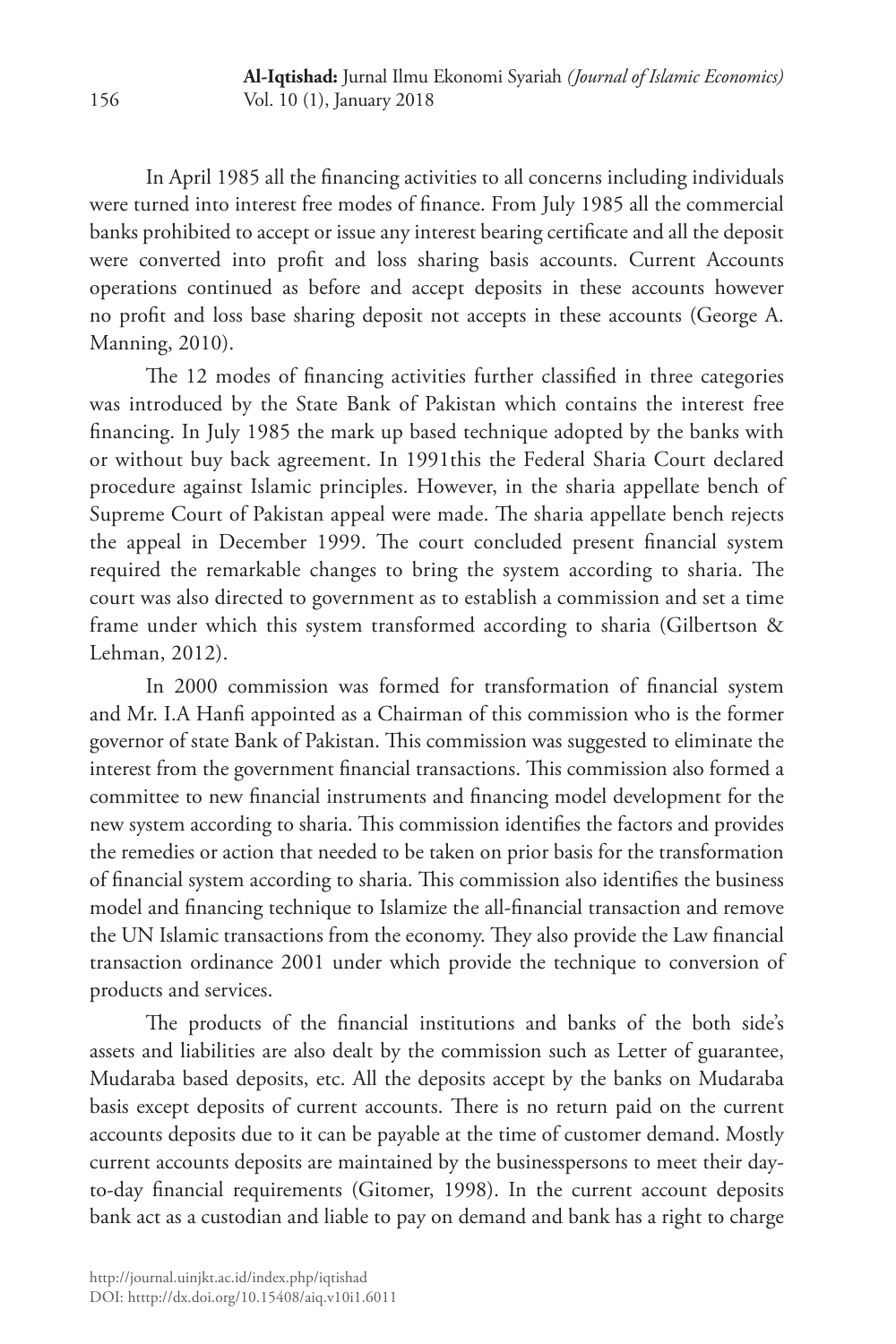service charges from the on rendering the services. The commission approved the distribution of the profit on the different bank products on daily basis instead of annual basis.

For the introduction of sharia based financial system commission prepare the legal infrastructure for the Islamic financial institutions, introduced the massive education and launch the training programs for the bankers and clients and create the awareness in general public regarding the Islamic finance. (Goldstein, 2009)

#### **Positive Steps Taken By the Government of Pakistan**

The Finance Minister of Pakistan in his budget speech for the FY02 declared the following. Government tries to promote the Islamic banking system and committed to eliminate the Riba from the economy. For this purpose, government takes following steps: (1) The banks and financial institutions are encouraging to accept the practice of Islamic banking in their operations as legal framework designed for this purpose. (2) From the Islamic countries and renowned institutions of Islamic learning consultants are undertaken. (3) With the order of Supreme Court of Pakistan HBFC act is being amended with the directive provided by the Supreme Court of Pakistan. After these changes HBFC become a sharia compliant financial institution. HBFC play an important role in the development of housing sector and in the promotion of Islamic financing method. (4) Initiative will take by the government for the familiarity and use of Sharia compliant financing products such as Modaraba mode of finance and *Musharaka* mode of finance etc.

Amendments in the HBFC act were proposed by the task force of ministry of law for the formation of HBFC sharia compliant. Amendment in law promulgated by the government after vetting the commission transforming financial system. In 2001 the HBFC launched the *Asan Ghar scheme* on the basis of diminishing *Musharaka* in accordance with the amended ordinance.

Under the ICAP the committee was formed wherein the SBP represented for the development of accounting and auditing standards for the Islamic financial institutions. This committee reviewed the Bahrain based accounting and auditing standards (AAOIFI) and adapt them. In 2001 it was decided to make the interest free economy in different phases to avoid any disturbance. For this purpose, State Bank of Pakistan take the following steps: first, All the commercial bank required to setting a subsidiary for the conducting of sharia compliant services. Second, commercial banks specifying the Islamic banking branches who deals in sharia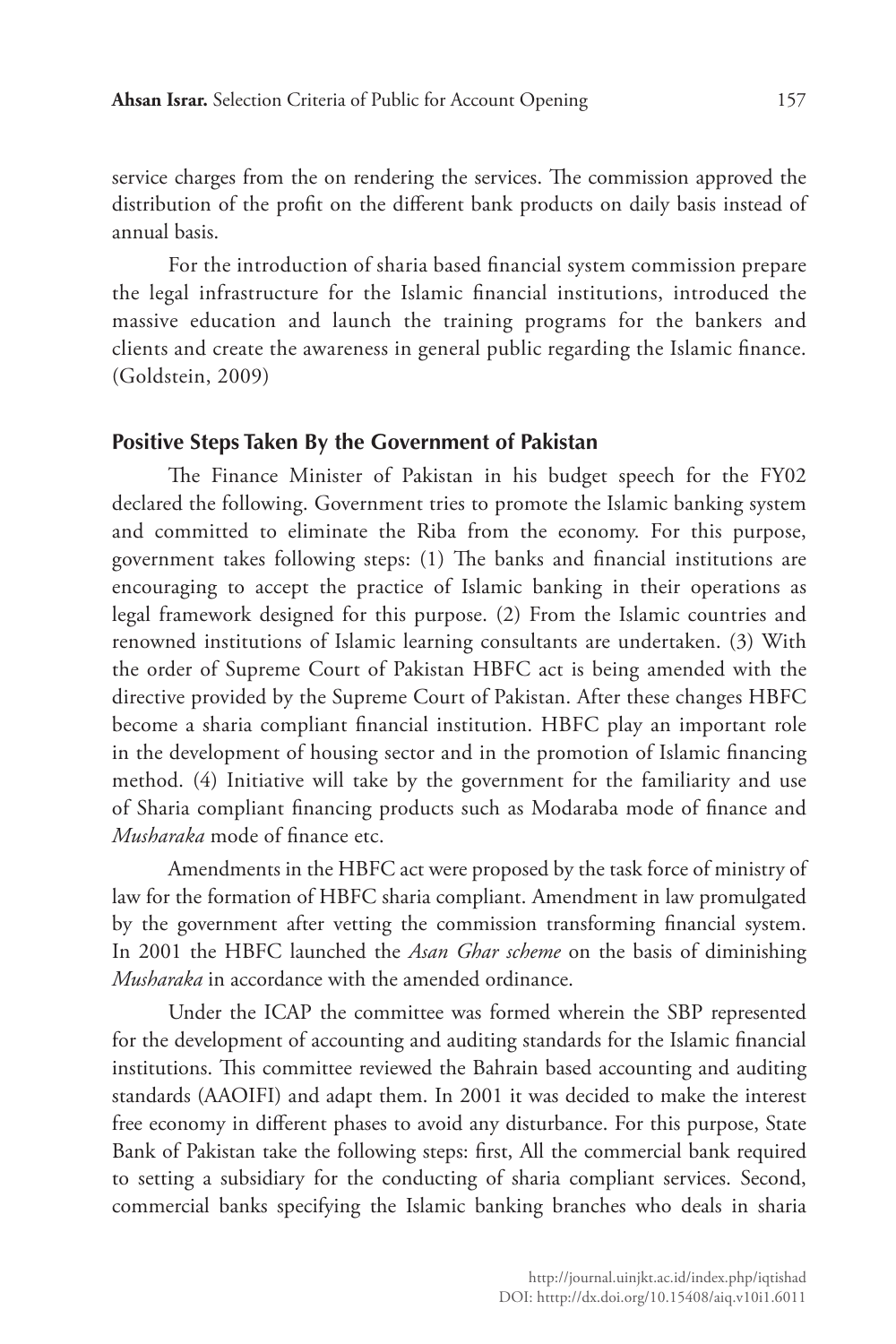compliant products only. Third, establishing the full-fledged commercial Islamic bank to carry out the sharia compliant operations.

In 2001 detailed criteria issued by the State bank of Pakistan for the commencement of full fledge Islamic bank. SBP charter a license to Al Meezan Investment Bank to establish full fledges first Islamic commercial bank in 2002. Meezan Bank limited commencement its operation as a Pakistan first Islamic commercial bank on 20<sup>th</sup> March 2002. (Hayes, 2008). All the banks provide the range of products either in the term of deposit schemes and loan schemes. They provide a number of products such as car loan, house loan, personal loan, credit card, and also offer the fixed term deposit, current deposit accounts, saving account, ATM cards, cheque books, investment schemes, foreign currency accounts, Modaraba mode of financing, Musharaka mode of financing, Ijarah etc. However, those persons who will be the bank customer only use all these products. Its solely depend on the person what type of product used by him/ her. Be the bank customer it is necessary to become the bank customer after the selection and opening of bank account. A bank account is the basic product of bank that creates a relationship between the banker and person as an agent and customer of bank. To attain the reminder products of bank it is necessary to open a bank account and create a first basic relationship with bank and then also avail the other services of the bank.

The financial transactions, which have occurred within a given period of time on a bank account, are reported to the customer on a bank statement and the balance of the accounts at any point in time is the financial position of the customer with the institution (LeCroy & Holschuh, 2012). Account opening is the first basic requirement to make a relationship with bank. Account opening is the gateway for other transaction in banking sector. Without account no bank transaction done. Account opening is the backbone of the banking sector and strengthens the relationship among the general public and banks. This study will determine the general public preference for the account opening whether they want to open an account in conventional banks or Islamic banks.

# **Method**

This research has concentrated to examine, evaluate, and scrutinize the factors affecting the customers towards the selection criteria of account opening in Islamic banks.

This study is directly conducted for those customers who live in the second capital of Pakistan, Lahore. For these dedications, the Data were collected from both primary and secondary sources. For the completion of this paper,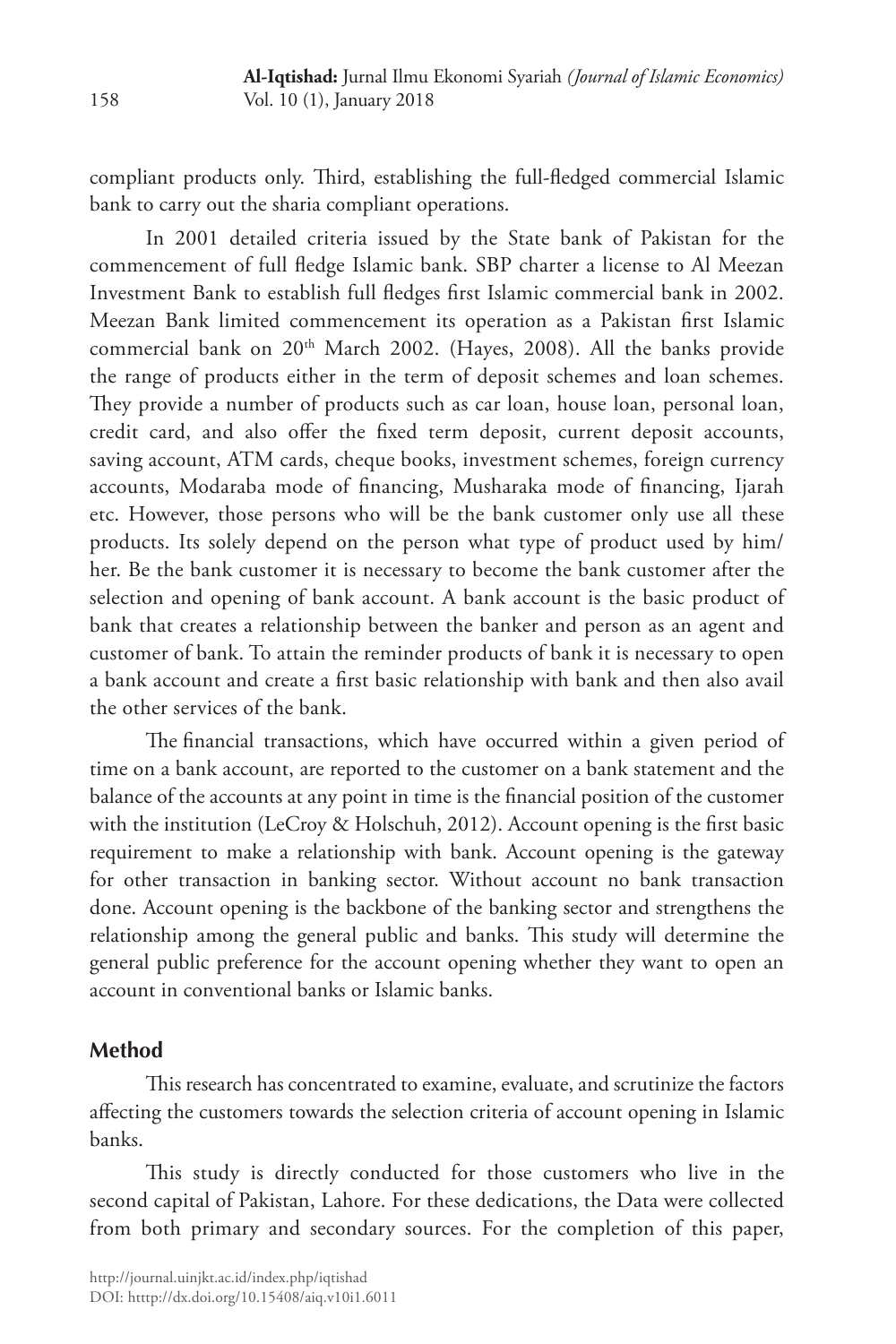the senior representative cooperated us with open-heartedly, where the targeted respondents are from the customer side, either existing or new. The developed questionnaire was used to analyse the level or customer approach and difference in the selection criteria. The questionnaire contains 3 sections, which are product & services, awareness & Institutional reputation and conventional banks preference for their customers & trust binding. Total 200 questionnaires were circulated among targeted respondents on the selected banks and of which 150 were usable Respondents from the selected population answered the statement based on 5 points Likert Scale (1-Strongly Disagree, 2-Disagree, 3-Neutral, 4-Agree, 5-Strongly Agree). Descriptive statistics were conducted on the data gained from the complete questionnaire in order to analyse the bank's selection criteria form account opening preferences.

Findings will be measured through One-Sample t-test and Independent Sample t-test using SPSS. The Cronbach's alpha coefficient in this case is .81 and 0.74. Thus, the scale can be considered reliable with the suggested sample.

#### **Result and Discussion**

Table 1 depicts the demographic Explanation regarding data collection. The primary data collection is started from Gender distribution. The total population was 200 and the result we received 150, in which 50.7 % of respondents from male and 49.3% from Female that shows the equal weighting. Secondly, the core variable is Age because the government and State bank of Pakistan are restricted that only those people can open their accounts in any banks who across at the age of 18 years that's why we have maximum 40% customers are at this ideal age span of (25-40). According to Modigliani, Blumberg and Ando Albert (MBA) explained this ideal age group in their research and presented the theory Life Cycle Income Hypothesis. According to them at this age group, people work hard and spend their maximum time on workplace and save the money for the retirement age when their income will be zero and for the fulfilment of their need they will utilize their savings. That is why we have maximum share of the population exist in this age group.

The lowest is 1.3% at the age of <25 because at this age group  $\mathsf{Consumption}(C)$ always greater than Savings (S). Thirdly the Family income variable illustrates that lowest 12.7% and the highest is 41.3%, the maximum balanced share id 24.7% and 21.3 because the families who are living in Pakistan are below income families. The maximum customers selected the Islamic banks for their account opening were 66.7% and 26.7 were married, 4% divorce and 2.7 were a widow. The maximum qualification of our responded were master and above 66.7% and 2% respondents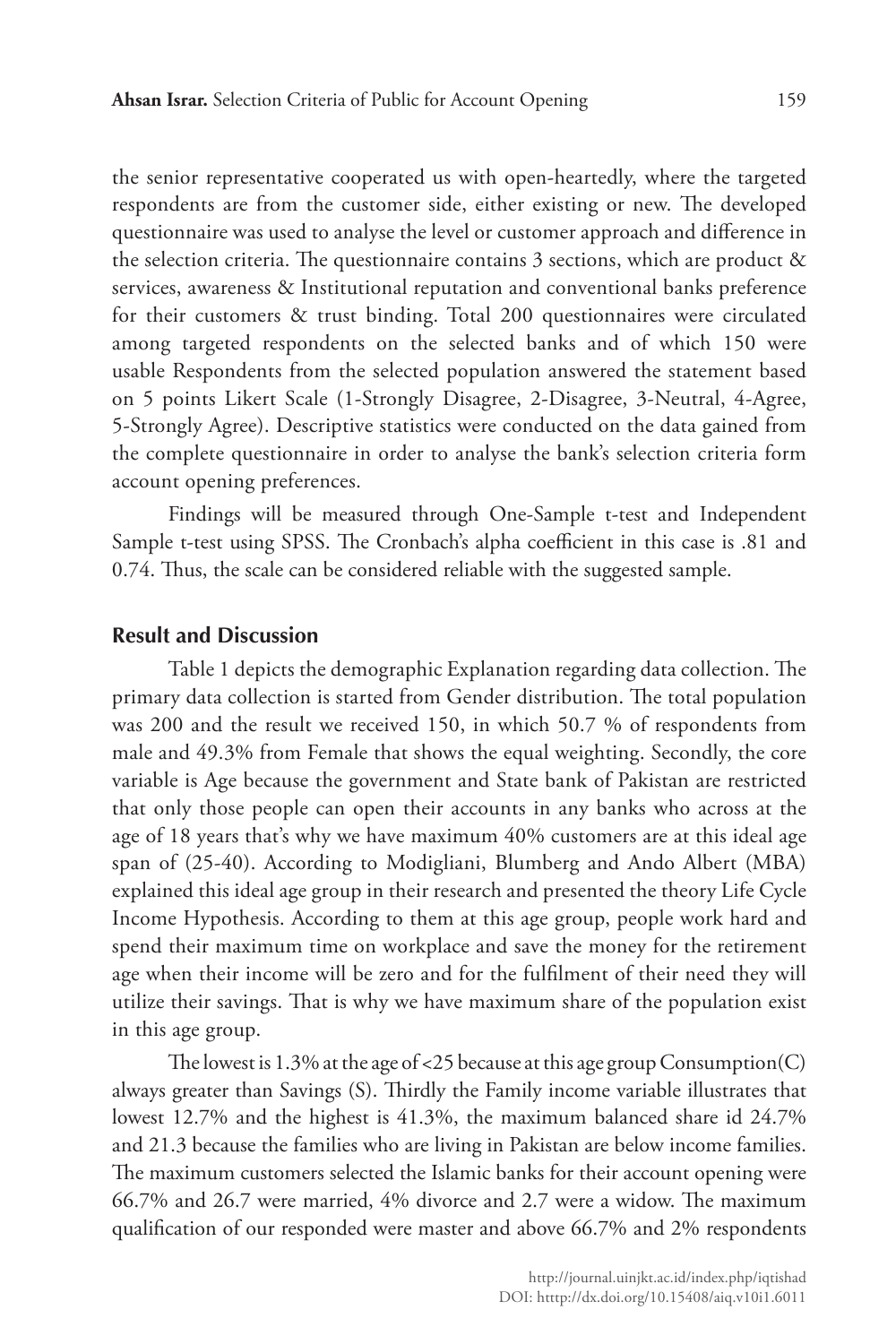were Matric, 25.3% respondents are intermediate 5.3% respondents are Graduate. Source of income shows that 78 respondents were private jobs, 26.7% respondents from government servants and 14% respondents have own business and the lowest value 7.3%% respondents were unemployed.

|                       | Frequency      | Percentages    |
|-----------------------|----------------|----------------|
| Gender                |                |                |
| Male                  | 76             | 50.7           |
| Female                | 74             | 49.3           |
| Age                   |                |                |
| Less than 25          | $\sqrt{2}$     | 1.3            |
| 25-40                 | 60             | 40             |
| 40-55                 | 30             | 20             |
| More than 55          | 58             | 38.7           |
| <b>Family Income</b>  |                |                |
| Less than 20,000      | 32             | 21.3           |
| 20,000-40,000         | 37             | 24.7           |
| 40,000-60,000         | 62             | 41.3           |
| More than 60,000      | 19             | 12.7           |
| <b>Marital Status</b> |                |                |
| Single                | 100            | 66.7           |
| Married               | 40             | 26.7           |
| Divorced              | 6              | $\overline{4}$ |
| Widow                 | $\overline{4}$ | 2.7            |
| Qualification         |                |                |
| Matric                | 3              | $\overline{2}$ |
| Intermediate          | 38             | 25.3           |
| Graduation            | 9              | 5.3            |
| Masters and Above     | 100            | 66.7           |
| Source of income      |                |                |
| Private               | 78             | 52             |
| Government            | 40             | 26.7           |
| Own Business          | 21             | 14             |
| Unemployed            | 11             | 7.3            |

Table 1 Demographic Statistics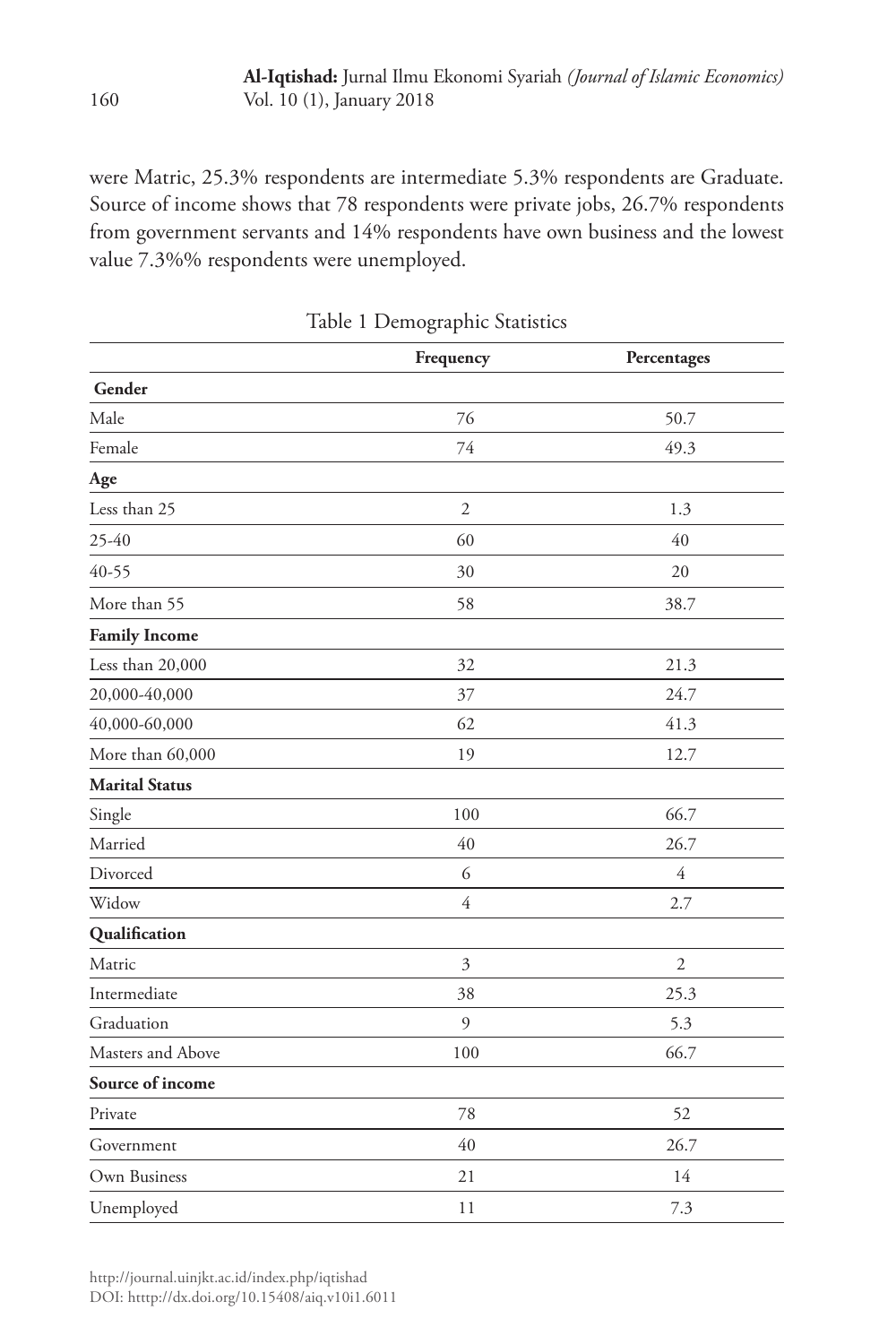Table 2 and 3 Shows the two main factors of our respondents one is related to the type of account and the second is the religion factor 83.3% of our respondents were interested in the current account and 16% were from saving the account. Religion section shows the 105 respondents are Muslims, 6 Christen, 25 Hindus' and 14 respondents are belonging to a different religion. Religion has an essential cultural factor to study because it is one of the most widespread and dominant social institutions that have an important influence on people's behaviour, attitudes, and values at both Micro and Macro levels. This vertical growth in table 2 is just because of a general perception that Islamic banking is only for Muslims because this banking system is interest-free and only for Muslims, but the fact is totally opposite because even in Christianity or other religion interest is prohibited. Md Nawi et al (2013) said that the finding from the literature review show that there are six main reasons why customers prefer Islamic banking. There are: understanding of Islamic banking concept, *Shari'ah* compliance, religious contradiction, quality and attractiveness of offerings, willingness to deal with Islamic banks and prospect and potentials of Islamic banking.

|                   | Frequency | Percentages |  |
|-------------------|-----------|-------------|--|
| Nature of Account |           |             |  |
| Current           | 125       | 83.3        |  |
| Saving            | 25        | 16.7        |  |
| Religion          |           |             |  |
| <b>MUSLIM</b>     | 105       | 70          |  |
| <b>CHRISTAN</b>   | 6         | 4           |  |
| <b>HINDU</b>      | 25        | 16.7        |  |
| <b>OTHER</b>      | 14        | 9.3         |  |

Table 2 Religious Influences for the selection of account opening in IB's

In Table 3 we have some percentage findings on our core variables base on directly or indirectly related to factor religiosity. The results of either the respondents prefer the bank suggested by authentic religion source. As the results show only 13 and 16 respondents are strongly agreed and agreed with the statement. 15 respondent's neutral in this case. 21 and 85 respondents are disagreeing and strongly disagree with the statement and these respondents do not prefer the bank suggested by authentic religion source.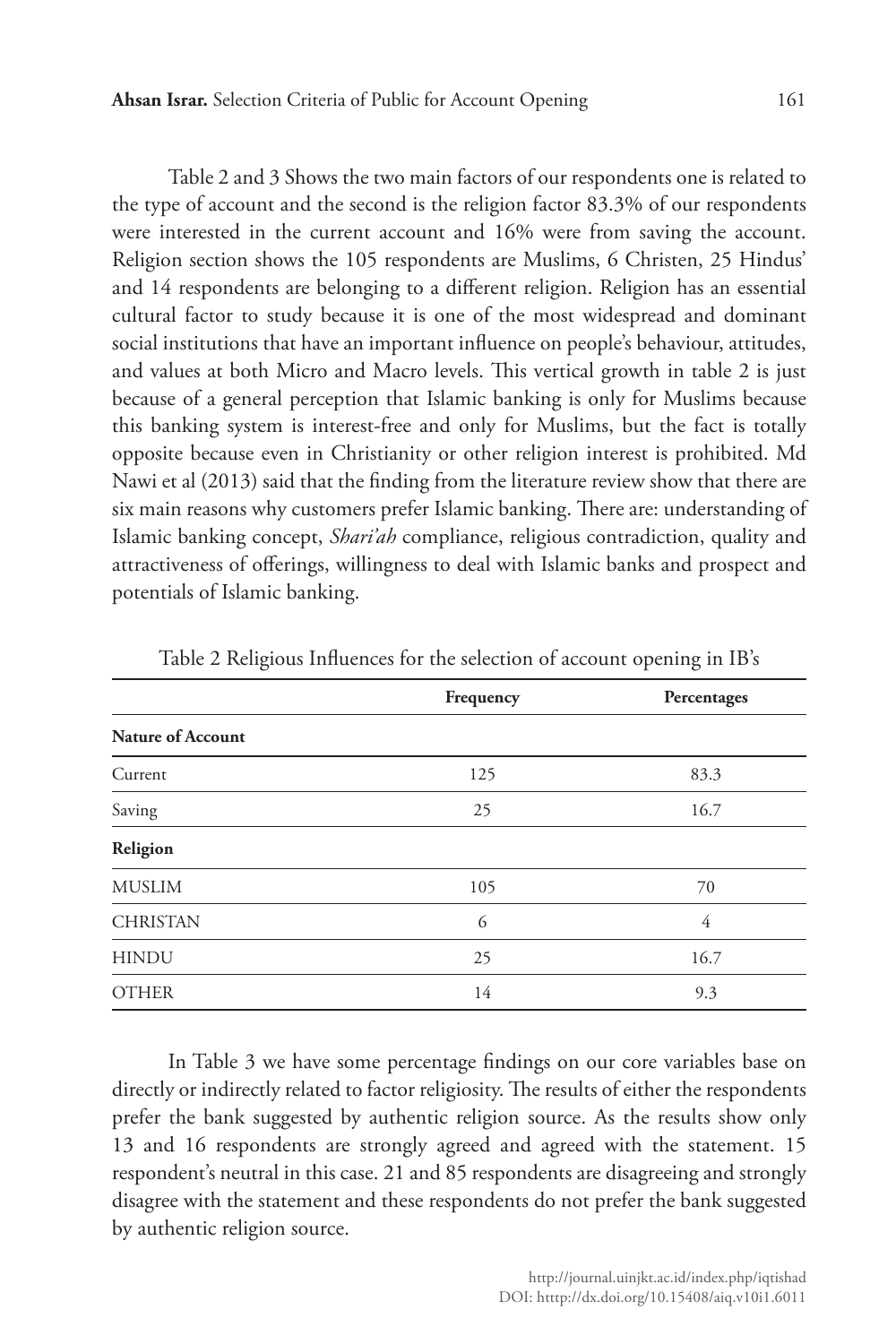| Table 3 Religious Affiliation and The Selection of an IB's |  |
|------------------------------------------------------------|--|
|------------------------------------------------------------|--|

| oo                                                       | $\bullet$ |      |
|----------------------------------------------------------|-----------|------|
| <b>Strongly Disagree</b>                                 | 85        | 56.7 |
| Disagree                                                 | 21        | 14   |
| Neutral                                                  | 15        | 10   |
| Agree                                                    | 16        | 10.7 |
| <b>Strongly Agree</b>                                    | 13        | 8.7  |
| You think religion and business are two different things |           |      |
| <b>Strongly Disagree</b>                                 | 5         | 3.3  |
| Disagree                                                 | 11        | 7.3  |
| Neutral                                                  | 19        | 12.7 |
| Agree                                                    | 12        | 8    |
| <b>Strongly Agree</b>                                    | 103       | 68.7 |
|                                                          |           |      |

**You Prefer a Bank suggested by an authentic religious source**

In Table 4 and 5 show the different selection criteria of Islamic banking products, services and different facilities and a summary of relationship between all above factor basis on services and awareness session amongst the general public concluded that banking industry in the 21st century is confronted with a mixture of opportunities and threats due to the implementation of the Islamic banking business in different countries such as Malaysia, Pakistan, Bangladesh, Bahrain and other non-Muslim regions around the world. Islamic banks influence financial framework by altering the request and supply powers for cash.

Table 4 Customer's approach towards Account opening in IB's

# **Contemporary Interest-Free Islamic Banking:**

| <b>Strongly Disagree</b>                                           | 14 | 9.3  |
|--------------------------------------------------------------------|----|------|
| Disagree                                                           | 12 | 8    |
| Neutral                                                            | 98 | 65.3 |
| Agree                                                              | 10 | 6.7  |
| <b>Strongly Agree</b>                                              | 16 | 10.7 |
| Bank account opening depends on the assurance provided by the bank |    |      |
| <b>Strongly Disagree</b>                                           | 14 | 9.3  |
| Disagree                                                           | 15 | 10   |
| Neutral                                                            | 32 | 21.3 |
| Agree                                                              | 71 | 47.3 |
| <b>Strongly Agree</b>                                              | 18 | 12   |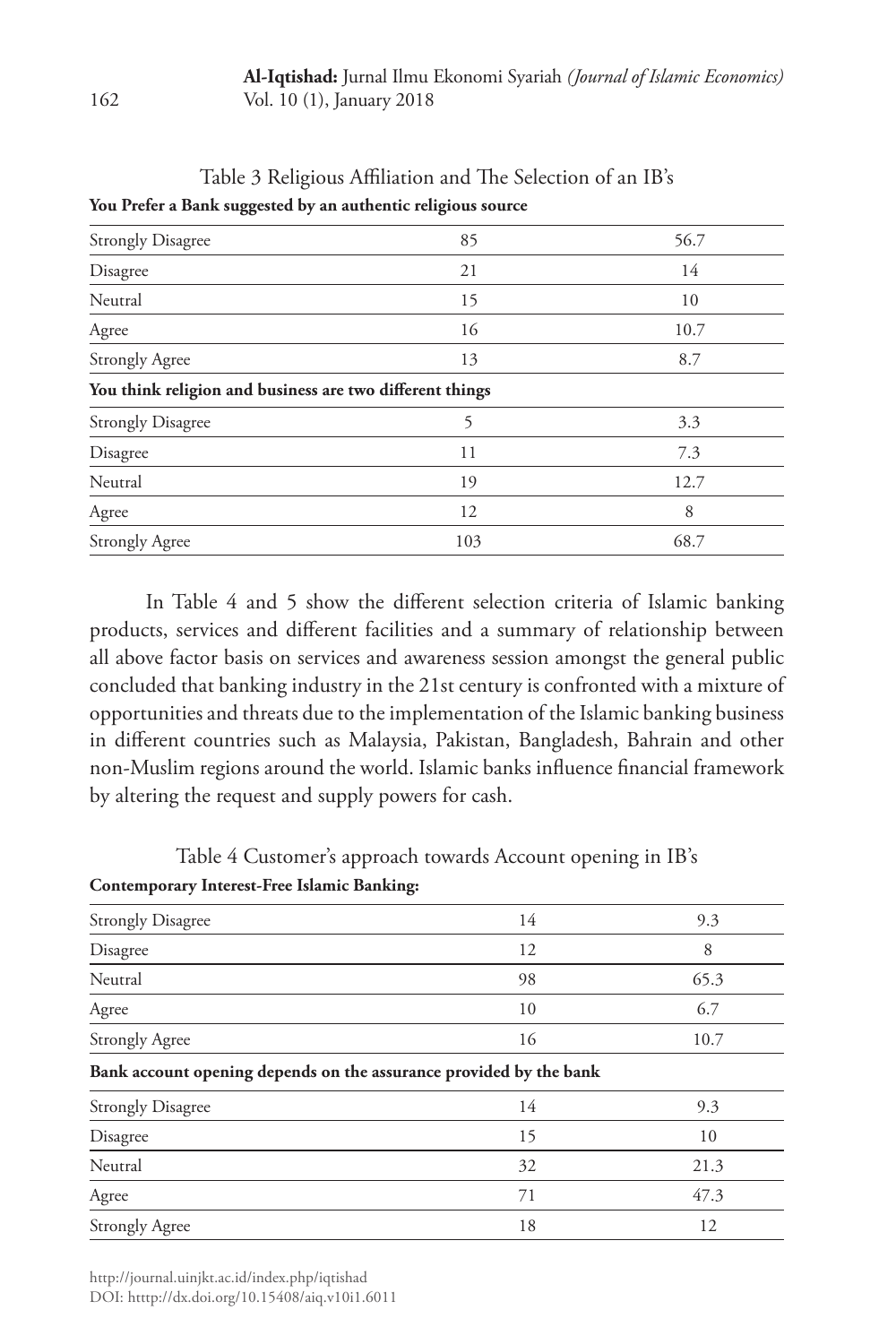It is discovered that Islamic saving money framework is better than customary managing an accounting framework as it guarantees more steady monetary area. Thinking approach regarding the selection of Islamic banking is varied from person to person only 16 and 10 respondents think contemporary interest free banking is Islamic bank. 98 respondents have a neutral opinion against this statement. Only 12 and 14 respondents disagree and strongly disagree as they think contemporary interest free banking is not Islamic banking. The account opening decisions are influenced by the recommendation of friends etc. or not. 14 and 32 respondents are strongly agreed and agreed with the statement and their account opening decisions are influenced by this factor. 22 respondents remain neutral and may or may not influence by the recommendation. However, 78 and 4 respondents disagree and strongly disagreed and not influenced by the recommendation of friends.

| <b>Strongly Disagree</b>                                                           | 4  | 2.7  |
|------------------------------------------------------------------------------------|----|------|
| Disagree                                                                           | 78 | 52   |
| Neutral                                                                            | 22 | 14.7 |
| Agree                                                                              | 32 | 21.3 |
| <b>Strongly Agree</b>                                                              | 14 | 9.3  |
| Bank account opening due to request and guarantee provided by bank manager / staff |    |      |
| <b>Strongly Disagree</b>                                                           | 5  | 3.3  |
| Disagree                                                                           | 8  | 5.3  |
| Neutral                                                                            | 69 | 46   |
| Agree                                                                              | 50 | 33.3 |
| <b>Strongly Agree</b>                                                              | 18 | 12   |

Table 5 Bank account opening depends on the recommendation of your friends/ employers/peers

Table 6 shows the application result of the one-sample t-test findings. It was applied on 6 products and services related items, 5 awareness and image related items, 4 Islamic bank preferences related items and 5 trust building related items. The first items related to product and services have the insignificant value in the preference of bank account as the p value is greater than 0.05. However the next five items related to product and services do not have significant value, as the p value is less than 0.05. Under the awareness and image, prefer a bank through mass media, near to home or workplace, consider its external and internal appearance, prefer a bank with prompt customer services, and select a bank by its reputation have the

http://journal.uinjkt.ac.id/index.php/iqtishad DOI: htttp://dx.doi.org/10.15408/aiq.v10i1.6011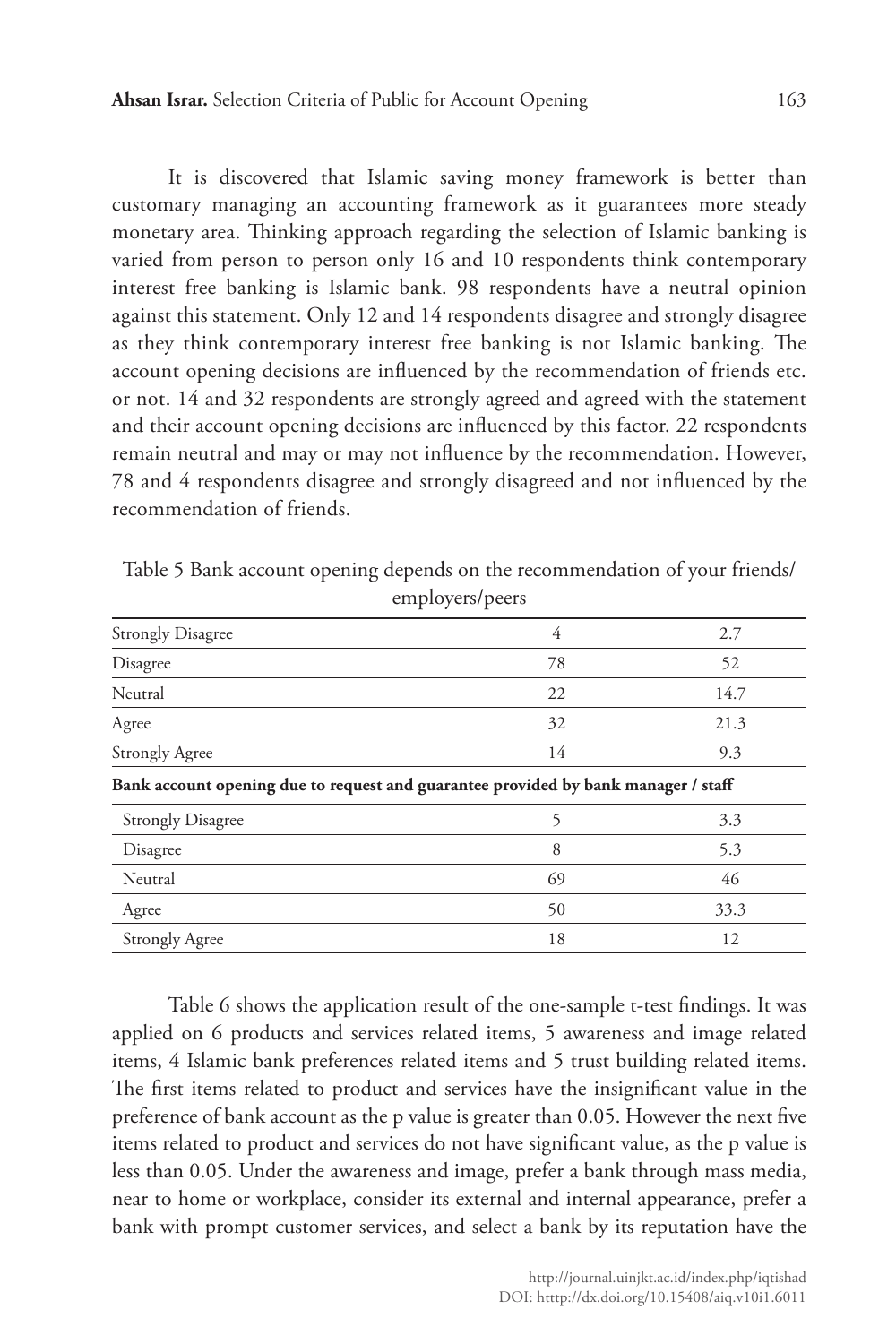significant value except the item prefer the bank near to home or work place as the p value of remaining variables are less than 0.05.

| Test Value = $3$    |          |     |                      |                                                |                                              |          |
|---------------------|----------|-----|----------------------|------------------------------------------------|----------------------------------------------|----------|
| Items               | t        | df  | Sig.<br>$(2-tailed)$ | ${\bf Mean}$<br>$\mathop{\mathsf{Difference}}$ | 95% Confidence Interval<br>of the Difference |          |
|                     |          |     |                      |                                                | Lower                                        | Upper    |
| PD & GS             | $-0.824$ | 149 | 0.411                | $-0.09333$                                     | $-0.3171$                                    | 0.1305   |
| <b>WRP</b>          | $-4.679$ | 149 | $\Omega$             | $-0.60667$                                     | $-0.8629$                                    | $-0.35$  |
| CS&S                | 19.594   | 149 | $\boldsymbol{0}$     | 1.00667                                        | 0.9051                                       | 1.1082   |
| <b>AOSB</b>         | $-2.945$ | 149 | $0.004\,$            | $-0.37333$                                     | $-0.6238$                                    | $-0.123$ |
| <b>ATM SERVICE</b>  | 6.301    | 149 | $\overline{0}$       | 0.70667                                        | 0.4851                                       | 0.9283   |
| <b>EOH</b>          | 2.941    | 148 | 0.004                | 1.02013                                        | 0.3347                                       | 1.7055   |
| PA & PS             | 4.97     | 149 | $\mathbf{0}$         | 0.32                                           | 0.1928                                       | 0.4472   |
| NH & NO             | $-0.252$ | 149 | 0.801                | $-0.02667$                                     | $-0.2356$                                    | 0.1823   |
| E & IA              | 7.572    | 149 | $\Omega$             | 0.88                                           | 0.6504                                       | 1.1096   |
| PCS & FE            | 10.974   | 149 | $\mathbf{0}$         | 0.81333                                        | 0.6669                                       | 0.9598   |
| <b>PR</b>           | 14.784   | 109 | $\mathbf{0}$         | 1.20909                                        | 1.047                                        | 1.3712   |
| PR On CB            | 2.662    | 149 | 0.009                | 0.24667                                        | 0.0636                                       | 0.4298   |
| <b>BSAR</b>         | $-8.859$ | 149 | $\boldsymbol{0}$     | $-0.99333$                                     | $-1.2149$                                    | $-0.772$ |
| <b>IFB</b>          | 2.936    | 149 | 0.004                | 0.29333                                        | 0.0959                                       | 0.4908   |
| <b>IFB ISLAMIC</b>  | 0.167    | 149 | 0.867                | 0.01333                                        | $-0.1442$                                    | 0.1708   |
| TB & P              | 7.818    | 149 | $\mathbf{0}$         | 0.61333                                        | 0.4583                                       | 0.7684   |
| <b>OWN KNOW HOW</b> | $-1.115$ | 149 | 0.266                | $-0.13333$                                     | $-0.3695$                                    | 0.1029   |
| <b>DDAPB</b>        | 4.668    | 149 | $\mathbf{0}$         | 0.42667                                        | 0.2461                                       | 0.6073   |
| DI,RF               | $-1.945$ | 149 | 0.054                | $-0.17333$                                     | $-0.3494$                                    | 0.0028   |
| <b>GPBM</b>         | 6.208    | 149 | $\boldsymbol{0}$     | 0.45333                                        | 0.309                                        | 0.5976   |

Table 6. One-Sample Test

Under the Islamic bank preference, religion and bank are two different things, prefer a religion on conventional benefits, prefer a bank by authentic religious source, prefer interest free banking, contemporary interest free banking is Islamic, prefer a bank adopt profit and loss sharing mechanism secured a significance value 0.009, 0.000, 0.004, 0.867. Under the Trust building, the first item have significant value as his p value is less than  $0.05$ ,  $2<sup>nd</sup>$  item have not significant value his p value is 0.266 which is greater than 0.05. The third item related to trust building secured the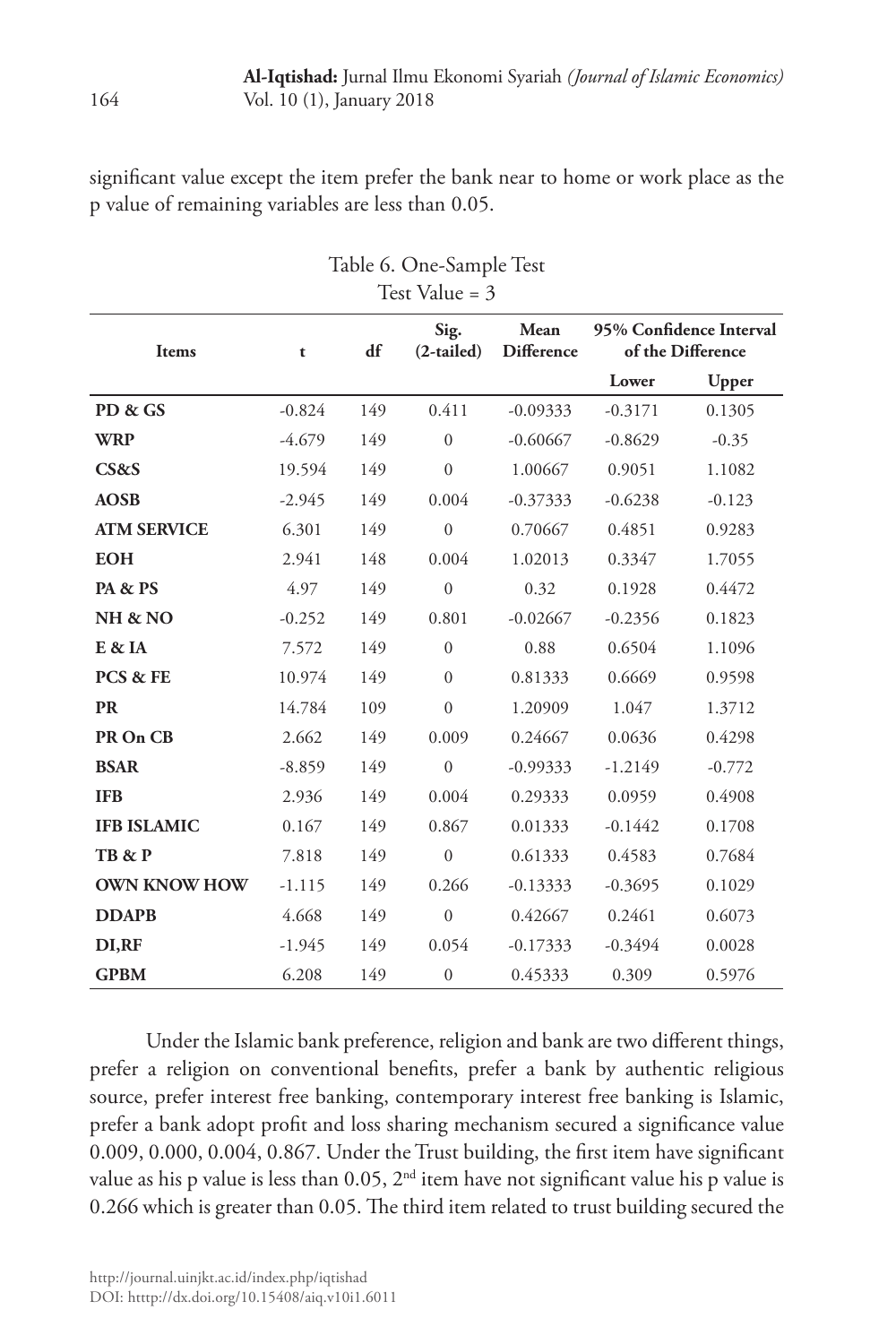significance value 0.00. Religion and bank are two different things, prefer a religion on conventional benefits, the  $4<sup>th</sup>$  item under the trust building secured a significance value 0.054 and the last item have the value 0.000..

Independent sample t-test for the groups of gender shows that there is no statistically significant difference between the mean score of all variables mentioned in the table except the seven variables. The variable no 5 containing the preference of bank depend on the active availability of ATM networks having the statistically significant difference in the mean score between the two groups (males and females) this significant difference shows that both group have different opinion on this matter. The variable no 8 containing the preference of bank depend on the nearest to home or work places have a statistically significant mean difference between the groups. The variables No 9,11,13,16 and 17 mentioned in the below table of independent sample t-test for gender have statistically different in the mean score between the groups. These difference in the mean score shows that both group's males and females have the different opinion. Independent sample T test placed in annexure.

The independent sample t-test for nature of account mentioned in annexure shows that there is no statistically significant difference in the mean score of both groups in all variables mentioned in the table except the two variable No 2 and 7 respectively. The no mean difference shows that both groups have the same opinion regarding the variable. However variable no 2 containing the preference of bank depend on wide range of product and services have the statistically significant mean difference, which shows that both group having the current and saving account have different opinion in this regard. The variable No 7 contains the preference of bank depend on mass media advertising have a statistically significant mean difference in the opinion of both group which shows that both groups have a different opinion on this variable.

In the results of multiple comparison of different age group in the very first variable we find that there is a statistically significant difference exists among the  $2<sup>nd</sup>$ ,  $3<sup>rd</sup>$  and  $4<sup>th</sup>$  age group. This difference shows that this age group has the different opinion about the variable. Similarly, in the second variable all these three groups 2nd, 3rd, and 4th having the different opinion and have the statistically significant difference. In the variable containing the preference of bank depend on active availability of ATM network having the statistically difference among the last three age group. Multiple comparison table mentioned in annexure shows that 2<sup>nd</sup> and 4th age group significantly differ in term of prefer the bank depend on situated at nearest to home or work place. The  $2<sup>nd</sup>$  and  $4<sup>th</sup>$  age group are significantly differing to each other on the term of preference of religion on conventional benefits.in terms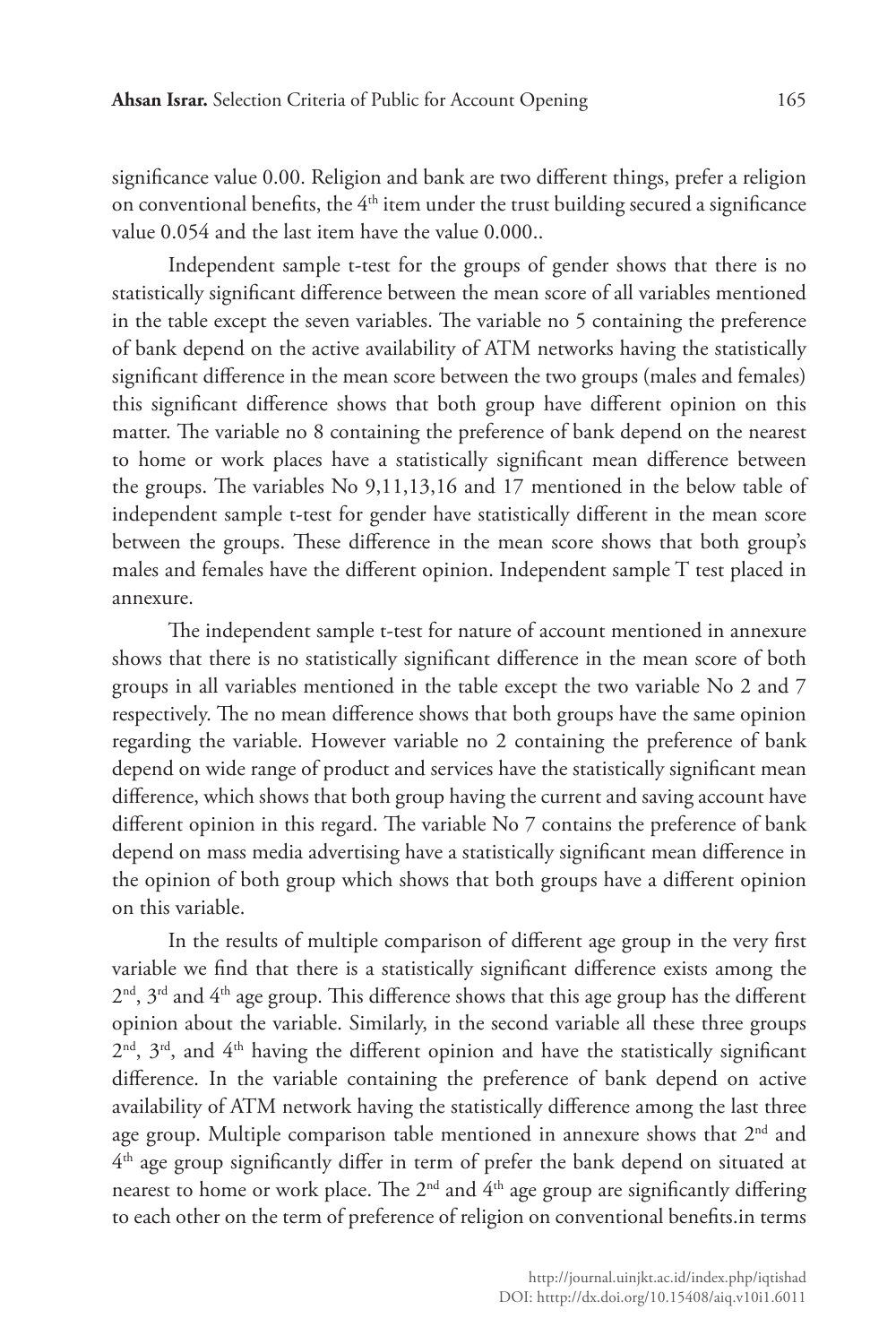of preference of interest free bank  $2<sup>nd</sup>$  and  $4<sup>th</sup>$  age group are significantly differing to each other.

In the variable of contemporary interest free banking is Islamic both 2nd and  $4<sup>th</sup>$  age group are differ to each other. In the question of bank account decision are influenced by the trustworthy brand have the different opinion among the all age group mentioned in table. The  $2<sup>nd</sup>$ , 3rd and  $4<sup>th</sup>$  age group are significantly differ from each other with the statement of bank account opening decision depend on own know how. In the multiple comparison the 2nd age group, 3rd age group, and  $4<sup>th</sup>$  age group are significantly differ to each other for the bank account opening are depend on assurance provided by bank manager. In terms of account opening decision influenced by friends having the significantly different opinion between the 2nd and  $4<sup>th</sup>$  age group. In the last question the  $2<sup>nd</sup>$  and  $4<sup>th</sup>$  age group is significantly differ to each other in term of account opening depend on guarantee provided by manager.

In the multiple comparison among the different income group I find that the  $2<sup>nd</sup>$  and  $3<sup>rd</sup>$  income group and  $3<sup>rd</sup>$  and  $4<sup>th</sup>$  income group is significantly differ to each other in terms of prefer a bank with clear complete product description. In term of prefer a bank with wide range of product all 2<sup>nd</sup>, 3rd and 4<sup>th</sup> group is differ. In case of prefer a bank depend on number of branches 2<sup>nd</sup> and 3<sup>rd</sup> income significantly differ to each other.  $2<sup>nd</sup>$ , 4th income group and  $3<sup>rd</sup>$ , 4th income group are significantly differ to each other in term of prefer a bank depend on availability active ATM network. In the question of prefer a bank depend on its external and internal appearance have significantly different opinion among the  $2<sup>nd</sup>$  and  $3<sup>rd</sup>$  and  $4<sup>th</sup>$  income group. 2<sup>nd</sup>, 3rd and 4<sup>th</sup> income group significantly different in term of prefer the bank depend on prompt customer services. In the terms of religion and business are two different things the  $2<sup>nd</sup>$ , 3rd and  $4<sup>th</sup>$  income group is significantly differ however the 3rd and 4th income are not differ to each other. Multiple comparison table of income group is mentioned in annexure.

The variable prefer a religion on conventional benefits have the significantly difference exists between the 2<sup>nd</sup> and 4<sup>th</sup> income group and 3<sup>rd</sup> and 4<sup>th</sup> income group. The 2<sup>nd</sup>, 3rd and 4<sup>th</sup> income group are significantly differ in term of prefer a interest free banking. However there is no significant difference exist between the  $3<sup>rd</sup>$  and  $4<sup>th</sup>$ income group. In the term of bank account decision depend on trustworthy brand the  $2<sup>nd</sup>$ , 4th income group and  $3<sup>rd</sup>$  and  $4<sup>th</sup>$  income group are significantly different to each other.  $2<sup>nd</sup>$ , 3rd income group and  $3<sup>rd</sup>$  and  $4<sup>th</sup>$  income group are differ to each other in term of account opening decision depend on own know how. The term bank account opening depend on guarantee provided by the bank manager having the significantly different opinion among the  $2<sup>nd</sup>$ , 3rd and  $4<sup>th</sup>$  income group.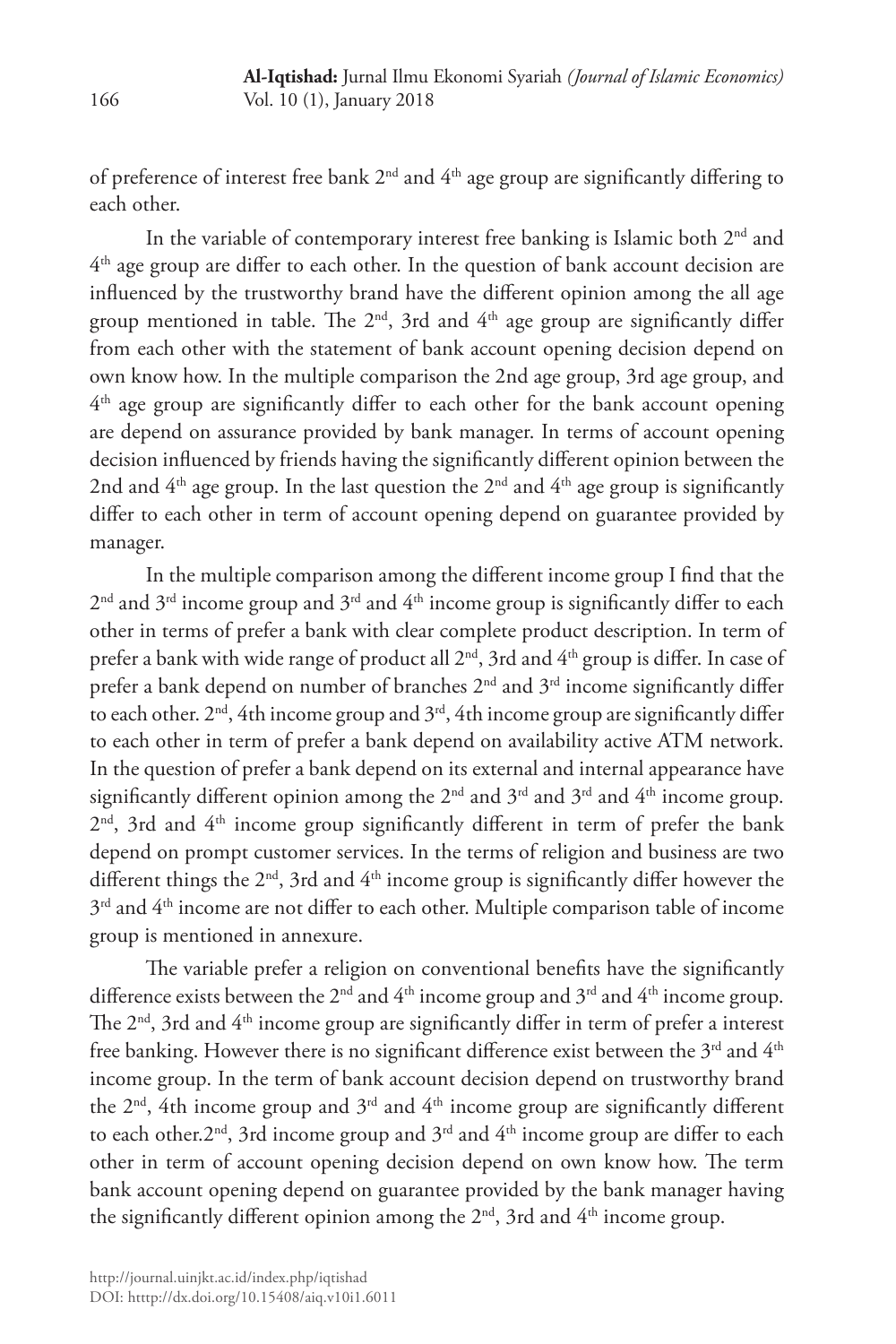In the multiple comparison shows in annexure among the different source of income group find that the 1<sup>st</sup>  $2<sup>nd</sup>$  group, 2nd,  $3<sup>rd</sup>$ , 4th, source of income group are significantly differ to each other in terms of prefer a bank with clear complete product description. In term of prefer a bank having the staff clear understanding of products all  $1^{st}$ ,  $2^{nd}$ ,  $3rd$  and  $4^{th}$  group are differ. In case of prefer a bank depend on number actively ATM service network all four source of income group significantly differ. 1<sup>st</sup>, 3rd, and 4th group  $2<sup>nd</sup>$  and  $4<sup>th</sup>$  group are significantly differ to each other in term of prefer a bank depend on situated nearest to home or work place. In the question of prefer a bank depend on its external and internal appearance have significantly different opinion among the 1st and  $3<sup>rd</sup>$  group 2nd

and  $3^{rd}$  source of income group. 1<sup>st</sup> and  $2^{nd}$  group,  $2^{nd}$ , 3rd and  $4^{th}$  source of income group significantly different in term of you think religion and business are two different things.

The variable prefer a religion on conventional benefits have the significantly difference exists among1st, 2<sup>nd</sup>, 3rd and 4<sup>th</sup> source of income group. 1<sup>st</sup> and 2<sup>nd</sup> group,  $2<sup>nd</sup>$ , 3rd and  $4<sup>th</sup>$  source of income group are significantly differ in term of prefer a bank suggested by authentic religious source. The 1st, 3rd and 4<sup>th</sup> source of income group and  $2<sup>nd</sup>$ , 3rd and  $4<sup>th</sup>$  groups are significantly differ in term of prefer an interest free banking. In the term of bank account decision depend on trustworthy brand the statistically significant difference exist among all source of income group.  $1^{st}$ ,  $2^{nd}$ ,  $3^{rd}$ , and  $4^{th}$  source of income group are differ to each other in term of account opening decision depend on own know how.

The term bank account opening depend on assurance provided by the bank having the significantly different opinion among the  $1<sup>st</sup>$ ,  $2<sup>nd</sup>$ , and  $4<sup>th</sup>$  source of income group  $3<sup>rd</sup>$  and  $4<sup>th</sup>$  source of income group. In the case of account opening decision influenced by the friends  $1^{st} 2^{nd}$  and  $4^{th}$  source of income group  $2^{nd}$  and  $3^{rd}$  source of income group are significantly different to each other. The 1<sup>st</sup> and 4<sup>th</sup> source of income group are significantly differ to each other in term of bank account opening decision depend on the guarantee provided by the bank manager.

Awan (2011) found that that most of the customers value product features and quality of service as major factors for making selection of Islamic banks, and give lesser importance to religious belief as influential factor in selecting an Islamic bank. Ramadan (2013) showed friendly personnel, Islamic reputation and image, and product price are in the top three. while factors like location being near home or work, convenience and environmental practice and impact seem to be the least significant factors by participants when choosing an Islamic bank. One of the most important finding of this study is that Islamic banks in Jordan cannot attract their customers by the religion aspect only; it would require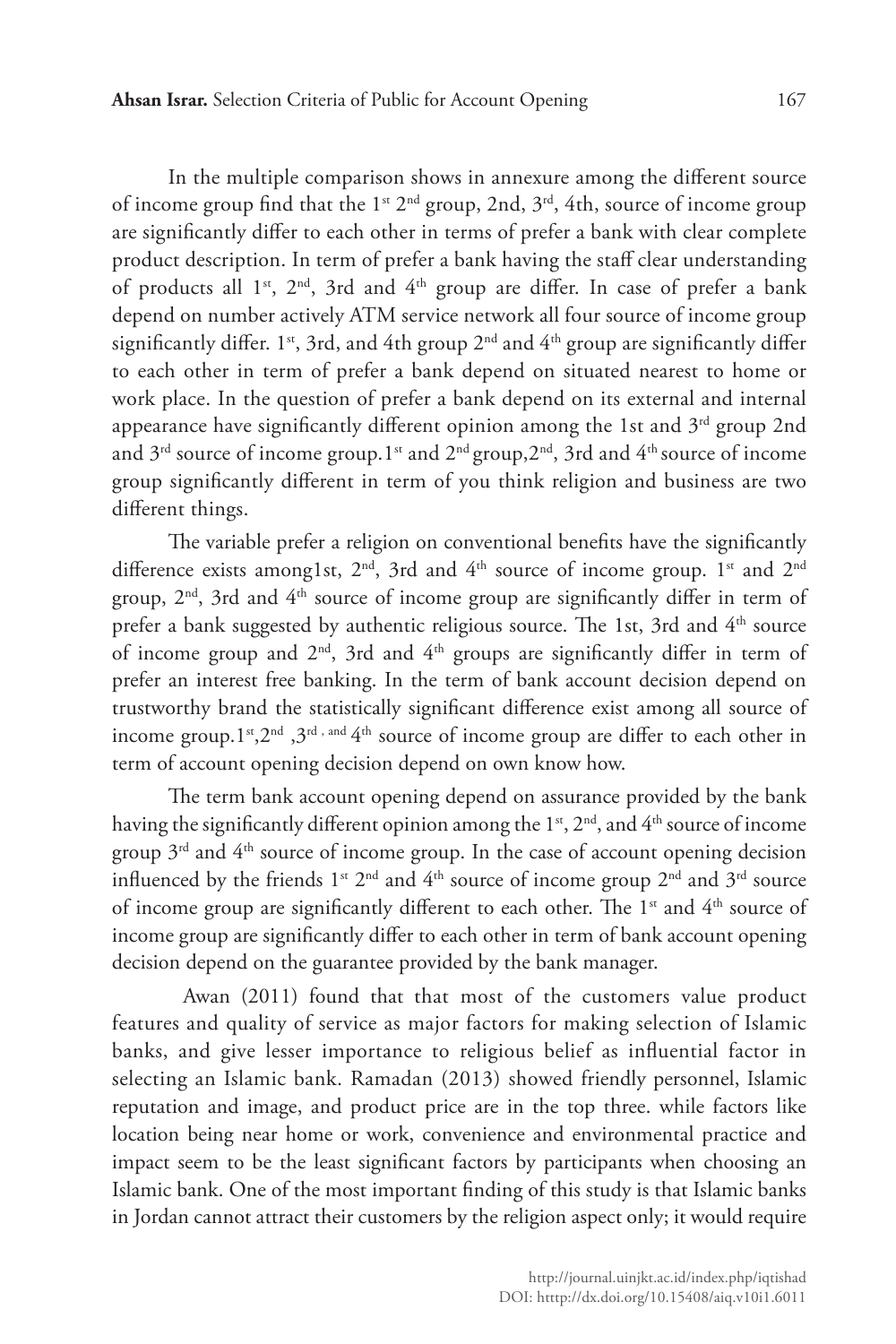Islamic banks to properly understand the needs and expectations of existing and prospective customers.

Amin et al (2011) found that the significant factors that influence the intention to use Islamic personal financing are: attitude, social influence, and pricing of Islamic personal financing. Mariyono (2013) showed that age, gender, and religion led the customer to more invest in Islamic banks. Polat et al (2014) found that three latent variables are important for the Turkish Participation Bank customers in their bank selection. The customers care for i) Islamic Banking ii) Quality Banking and iii) Fast Banking. The results suggest that providing Islamic Banking is a must while alone is not enough criteria for an Islamic Bank to be selected by customers.

Marimuthu et al (2010) find that there are some factors that had significant relationship with the acceptance of Islamic banking. The factors are: cost-benefit, service delivery, convenience, friends/relative's influence. Ltifi et al (2016) state that customer consider several factors while choosing an Islamic bank: the quality of service offered by the financial institutions, trust, and (especially) compliance with Sharia law. Moreover, gender and age appear to be the only moderators between the selection of an Islamic bank and these determinants.

# **Conclusion**

As for the managerial implication, since the awareness factor is less influencing therefore the bank's management need to take extra mile to create the awareness among the consumers and convince them to patronize. One sample T test shows that conventional banks customer have no special attachments with the Islamic or conventional banks. They only prefer their services; products and easy accessibility. The demographic factor such as race, gender and education do have significant influence towards overall consumer preferences of Islamic banking product and services. Islamic banking needs to facilitate the understanding of Islamic banking products and services being offered.

The products and services need to be similar or better than conventional banks. Islamic banking has the potential of being marketed to various segments of consumers, extending beyond those who are concerned with legitimacy of the facility from Islamic point of view, and those who seek service quality, convenience and efficient transactions.

Finally, this type of research should be expanded further to gauge the preferences of consumers in Islamic banking product and services throughout other towns in Pakistan. A similar research to this study can be completed in different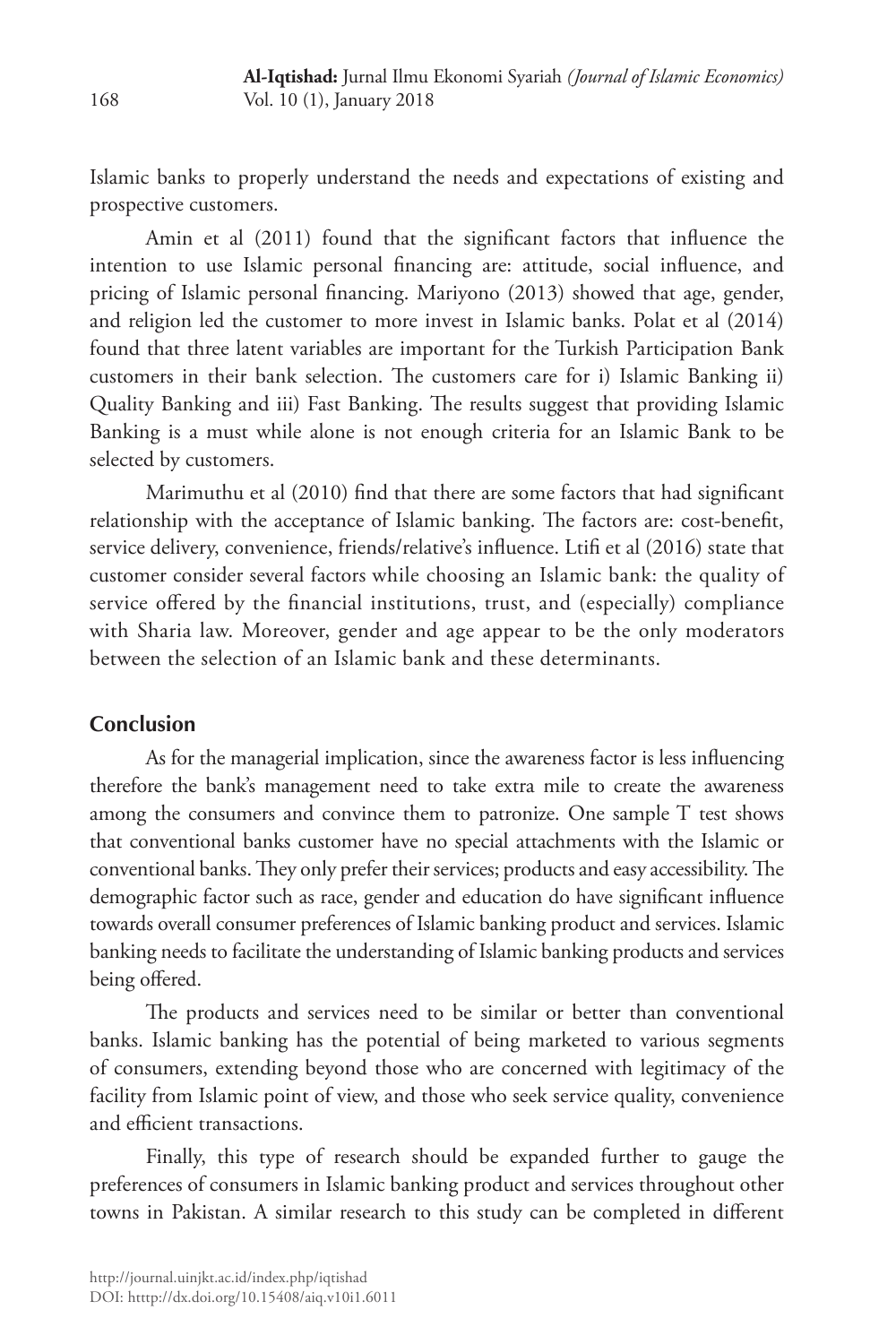geographic location in Pakistan. This study can help researcher, especially in the field of Islamic finance to recognize the factors that their customers perceive important in a bank selection. This study can supply some guidelines to the banks in designing their future strategies in a competitive economy. This study also produces an assist to the policy makers, researchers, governments, and those who are concern for developing the varied aspects of banking business.

#### **References**

- Ahmed, H. (2011). *Product Development in Islamic Banks*. Edinburgh: Edinburgh University Press.
- Akkizidis, I., & Khandelwal, S. (2007). *Financial Risk Management for Islamic Banking and Finance*: London: Palgrave Macmillan.
- Allen, D. R., D.R. Allen., & A.S.F. Quality. (2004). *Customer Satisfaction Research Management: A Comprehensive Guide to Integrating Customer Loyalty and Satisfaction Metrics in the Management of Complex Organizations*: New York: ASQ Quality Press.
- Allen, D. R., & M. Wilburn. (2002). *Linking Customer and Employee Satisfaction to the Bottom Line: A Comprehensive Guide to Establishing the Impact of Customer and Employee Satisfaction on Critical Business Outcomes*: New York: ASQ Quality Press.
- Amin, H., A.R.A. Rahman., S.L. Sondoh Jr., & A.M.C. Hwa. (2011). Determinants of Customers' Intention to Use Islamic Personal Financing: The Case of Malaysian Islamic Banks. *Journal of Islamic Accounting and Business Research*. 2 (1): 22-42. doi: 10.1108/17590811111129490.
- Ariff, M., & Iqbal, M. (2011). *The Foundations of Islamic Banking: Theory, Practice and Education*. Northampton: Edward Elgar Publishing Limited.
- Awan, H.M. (2011). Customer's Criteria for Selecting an Islamic Bank: Evidence from Pakistan. *Journal of Islamic Marketing*. 2 (1): 14-27. doi: 10.1108/17590831111115213.
- Barsky, J. D. (1995). *World-class customer satisfaction*. London: Irwin Professional Pub.
- Emmanuel, C. R., Otley, D. T., & Merchant, K. A. (1990). *Accounting for Management Control*. New York: International Thomsom Business Press.
- Finkler, S. A., Ward, D. M., & Calabrese, T. (2011). *Accounting Fundamentals for Health Care Management*. New York: Jones & Bartlett Learning.
- Fishman, B. (2009). *Bombers, Bank Accounts, and Bleedout: Al-Qa-ida's Road in and Out of Iraq*: Darby: Diane Publishing Company.